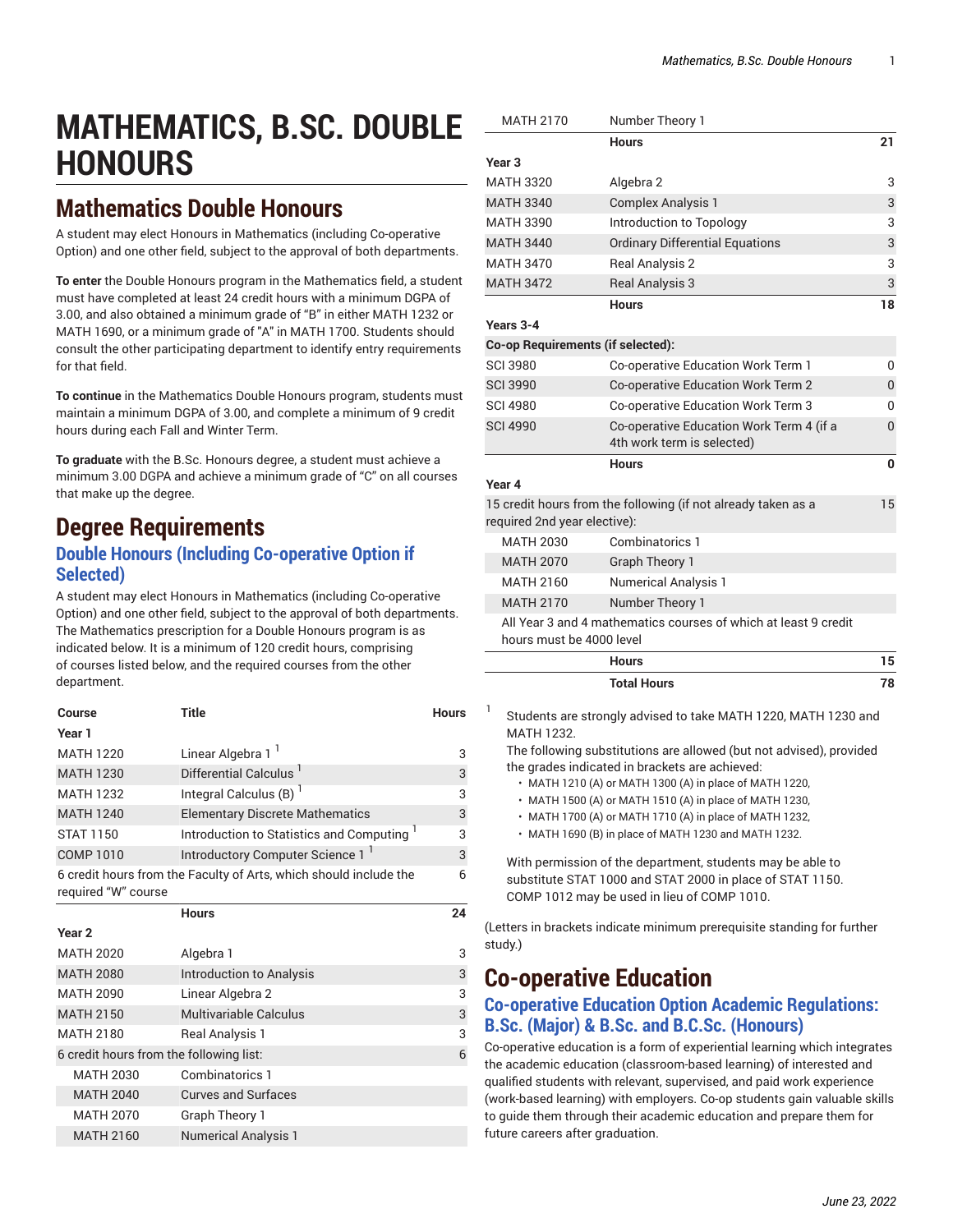The Faculty of Science offers a Co-operative Education Option in the following Major programs:

- Biochemistry
- Biological Sciences
- Biotechnology (As of Fall 2018, admission to the Biotechnology programs has been temporarily suspended. For further information, see the Faculty of Science office.)
- Chemistry
- Computer Science
- Data Science
- Genetics
- Mathematics
- Microbiology
- Physics & Astronomy
- Psychology
- Statistics.

The Honours programs offering a Co-operative Education Option are:

- Biochemistry
- Biological Sciences
- Biotechnology (As of Fall 2018, admission to the Biotechnology programs has been temporarily suspended. For further information, see the Faculty of Science office.)
- Chemistry
- Computer Science
- Genetics
- Mathematics
- Microbiology
- Physics & Astronomy
- Statistics
- Joint Computer Science Mathematics
- Joint Computer Science Physics and Astronomy
- Joint Computer Science Statistics
- Joint Mathematics Physics and Astronomy
- Joint Statistics Mathematics program.

Co-operative education is optional and supplementary to academic requirements of the chosen degree. All regulations governing regular Major and Honours programs apply to the Co-operative Education Option. In addition, the following variations apply:

### **Entrance**

To enter the Co-operative Education Option a student must be eligible to enter the Major or Honours program offered by the department. At the time of application, students must have a minimum Degree Grade Point Average (DGPA) of 2.5 for the Major and 3.0 for the Honours Programs. For Psychology, students must have a minimum Degree Grade Point Average (DGPA) of 3.0 for the Major. Co-op is not available for students in the Honours Psychology Program.

The normal point of entry to the Co-operative Education Option is following the completion of second year in the Faculty of Science. Students seeking admission will submit an application during their second year and complete an intake process with the appropriate departmental Co-op Coordinator. Application deadlines are established by the Science Co-op Office.

Students are advised that satisfying the entrance requirements does not guarantee a place in the Co-operative Education Option. The Science Coop Office reserves the right to determine and select the best-qualified applicants.

Students admitted into the Co-operative Education Option will complete pre-employment training, including workshops, prior to the start of their first co-op work term. The structure and content of this training is developed by the Science Co-op Office. Attendance and completion of this training is mandatory.

#### **Structure and Sequencing**

The Co-operative Education Option consists of both academic terms and co-op work terms.

Each academic term can be either four months in duration or eight months in duration, as designated by the Major or Honours department.

Each co-op work term can be either four months in duration or eight months in duration, as designated by the Science Co-op Office. An eight month work term would be counted as the equivalent of two 4 month terms.

Each academic term and each co-op work term will commence in January, May or September.

The sequence of academic terms and co-op work terms is variable to suit the needs of each department, and is designated by the Science Co-op Office in conjunction with each Major or Honours department. All Faculty of Science Co-operative Education Options must end on an academic term.

Students are expected to follow the academic/co-op work term sequence defined by their Major or Honours department from admission through to graduation.

### **Co-op Work Term Requirements**

All Co-operative Education Options require participating students to complete at least three (3) 4-month co-op work terms for a total of a minimum of 12 months' work experience. Each co-op work term is completed with one employer.

Students are required to register in the appropriate co-op work term course and pay the work term fee prior to starting their co-op work term.

Co-operative Education Option students are required to submit a work term report at the end of each co-op work term. These reports are due at times designated by the Science Co-op Office. In order to remain in the Co-operative Education program, a student must obtain a grade of "Pass" for each work term report. The Science Co-op Office will provide students with instructions regarding the content and format requirements of the work term reports.

While on a co-op work term, students are not permitted to take more than six hours of academic credit, and may not take more than one course at a time.

### **Academic Term Requirements**

Coursework requirements of the Co-operative Education Option are equivalent to the coursework requirements of the four-year Major program. For students completing an Honours program, the coursework requirements of the Co-operative Education Option are equivalent to the coursework requirements of the Honours program with the exception of the Biochemistry, Biotechnology, Genetics and Microbiology programs.